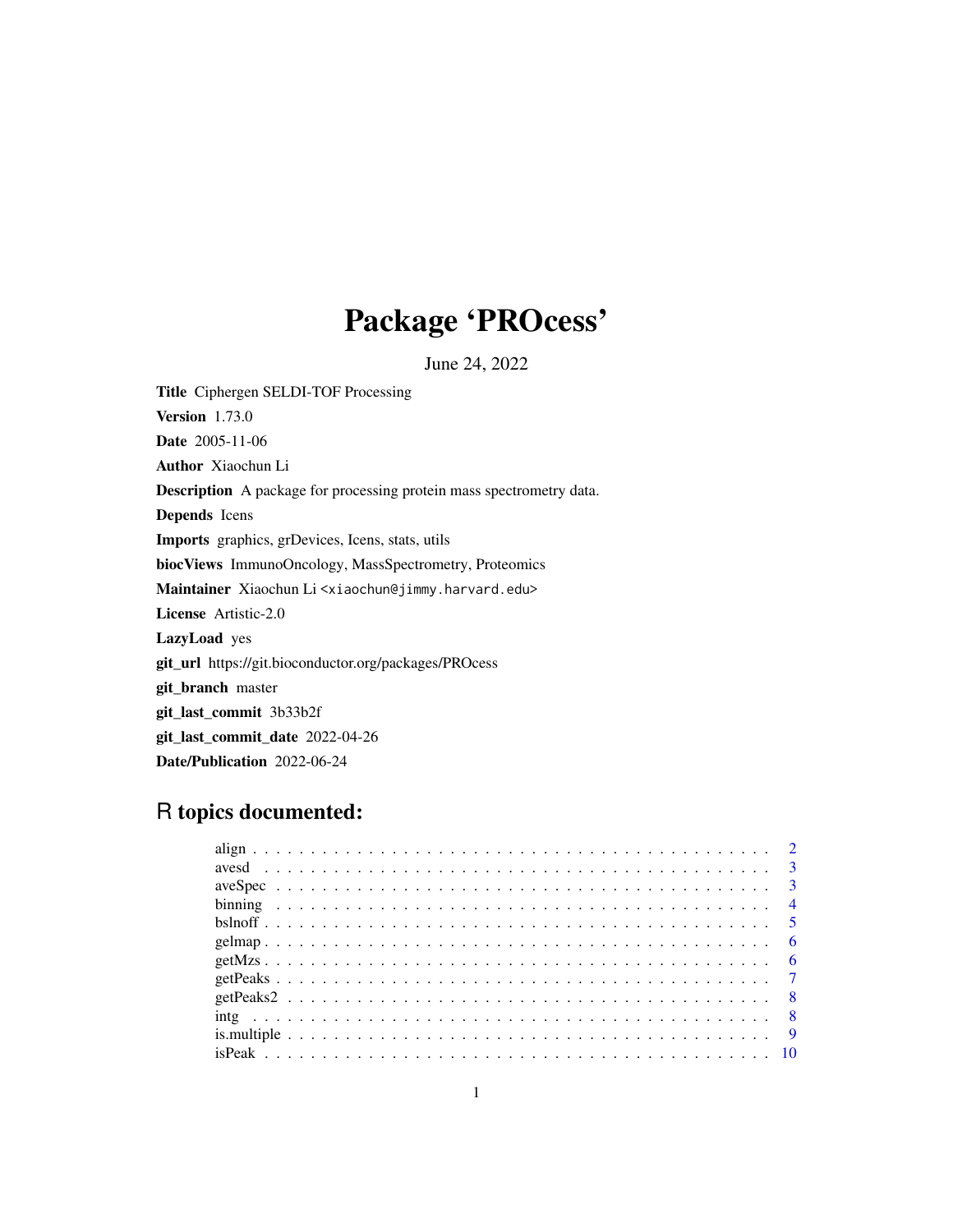#### <span id="page-1-0"></span> $2$  align

| Index |  | 18 |
|-------|--|----|

align *Align peaks for a specified precision.*

## Description

A vector of peaks are expanded to a collection of intervals, 'eps' \* m/z of the peak to the left and right of the peak position. They are then aligned using the method of intersection graphs by Gentleman and Vandal.

## Usage

 $align(pVec,eps = 0.003)$ 

## Arguments

| pVec | A vector of peaks.                           |
|------|----------------------------------------------|
| eps  | A user specified precision of peak position. |

## Value

A vector of aligned peaks.

#### References

R. Gentleman and A. C. Vandal, Computational Algorithms for Censored-Data Problems Using Intersection Graphs. (2001), J. Comput. Graphic Statist., vol. 10, p403–421.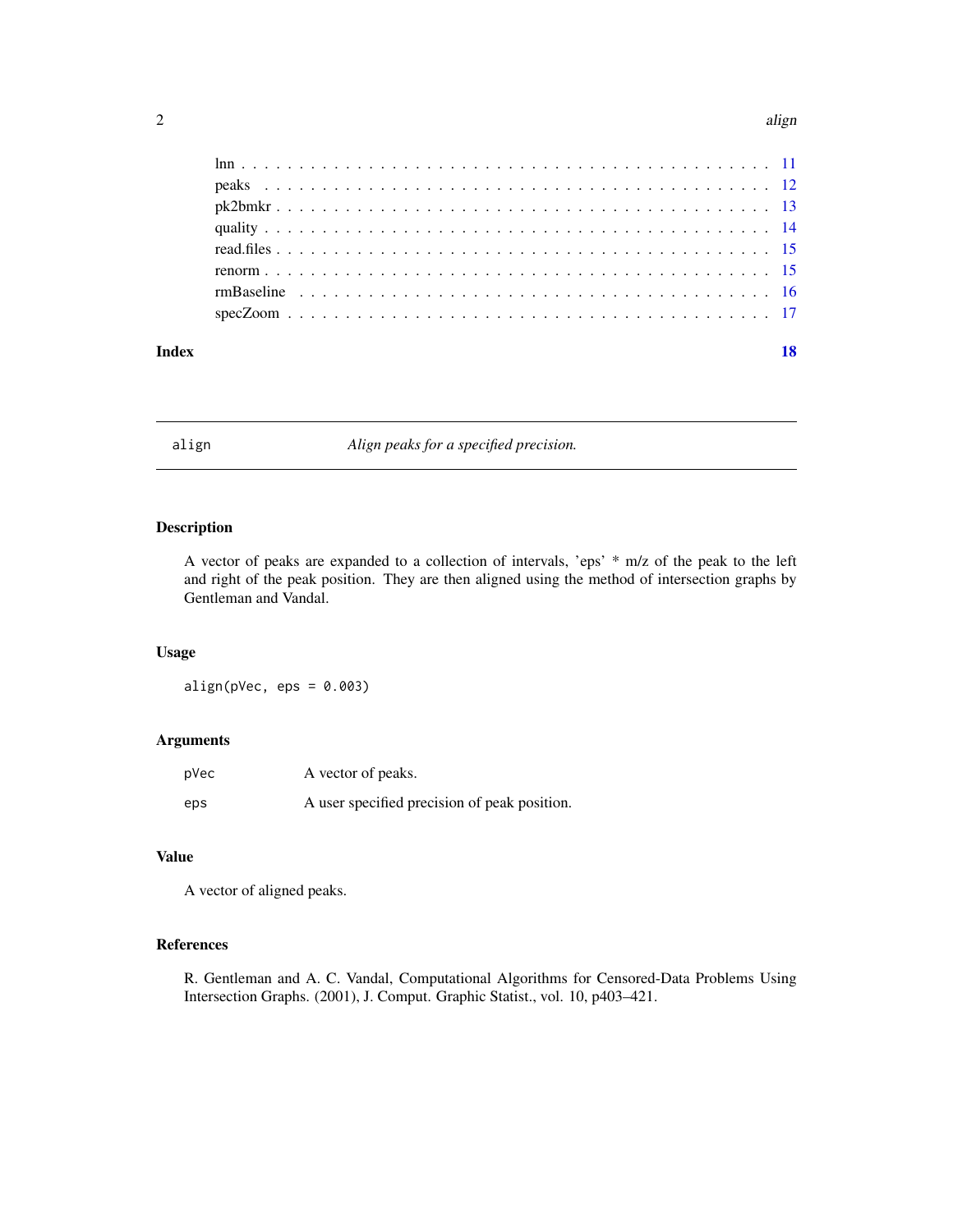<span id="page-2-0"></span>

Compute the Average Standard Deviation for a Set of Spectra and a Given Cutoff Point

#### Usage

avesd(Ma, cutoff)

#### Arguments

| Ma     | A matrix with rows the m/z values and columns samples/spectra |
|--------|---------------------------------------------------------------|
| cutoff | A number of $m/z$                                             |

## Details

For a given cutoff point, the standard deviation of all spectra will be calculated at each m/z above this cutoff point. The resulting sd's are then averaged and returned.

## Value

A real number.

aveSpec *Compute mean spectrum of a set of spectra*

## Description

Compute mean spectrum of a set of spectra.

#### Usage

```
aveSpec(nVec)
```
## Arguments

nVec A character vector of file names.

#### Details

'aveSpec' computes the point-wise mean of intensities of a set of spectra over the whole range of the m/z values.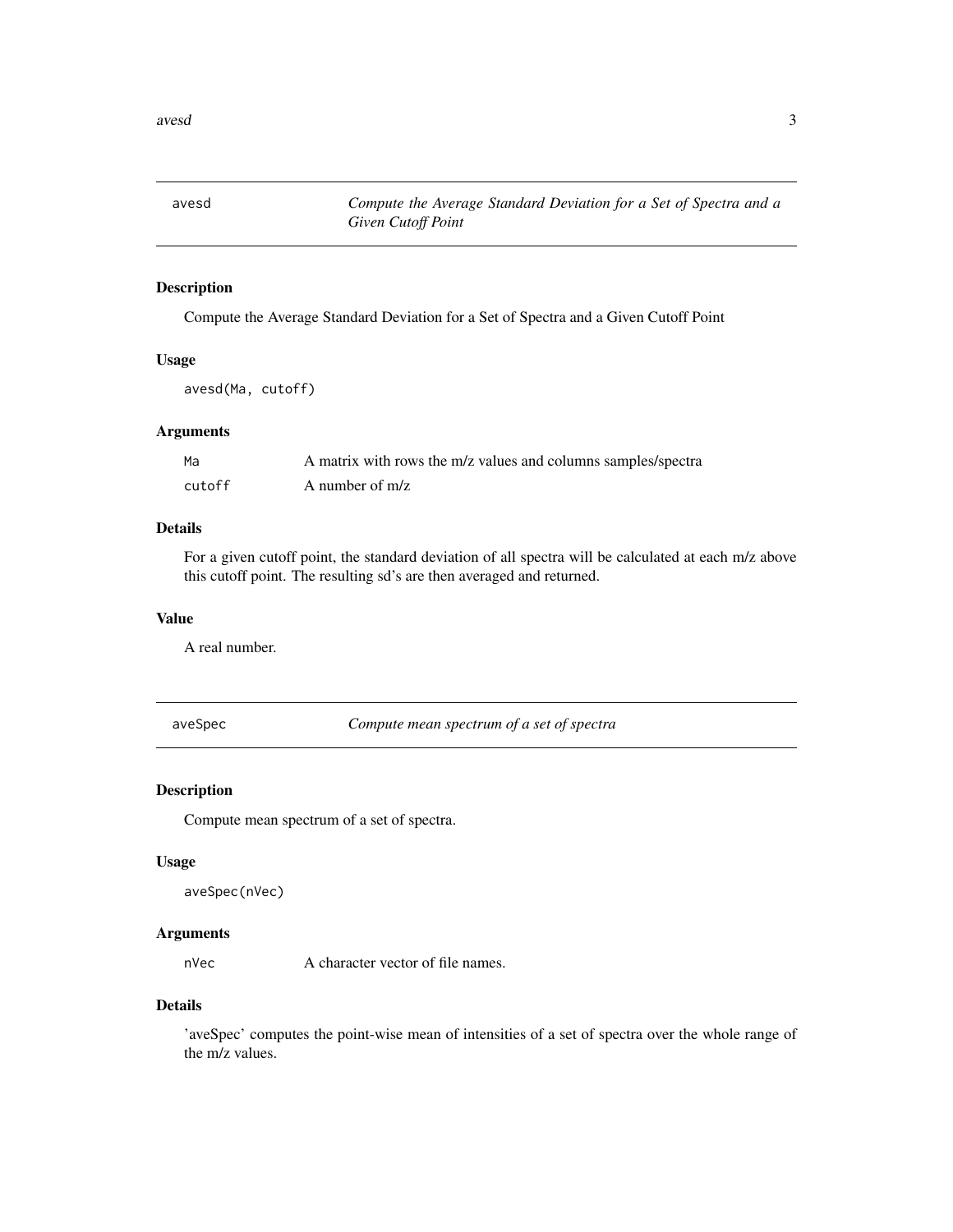#### <span id="page-3-0"></span>Value

A matrix with 2 columns, the first being the m/z values and the 2nd being the average of intensities corresponding to the m/z value in the first column of the same row.

## Author(s)

Xiaochun Li

#### Examples

```
testfs <- dir(system.file("Test", package = "PROcess"),
full.names=TRUE)
testAve <- aveSpec(testfs)
```
<span id="page-3-1"></span>binning *Binning the Mass Spectrometry Data*

#### Description

The function 'binning' takes a matrix of spectra and constructs a matrix of intensities of reduced dimensions based on a equally spaced mesh of 'breaks' intervals over the entire m/z range.

#### Usage

binning(Ma, breaks = 400)

#### Arguments

| Ma     | a matrix of spectra by column.                                                  |
|--------|---------------------------------------------------------------------------------|
| breaks | number of bins, or equally-spaced intervals for the image of reduced resolution |

## Value

A matrix of dimensions c(dim(Ma)[1], 'breaks').

## See Also

See Also [gelmap](#page-5-1).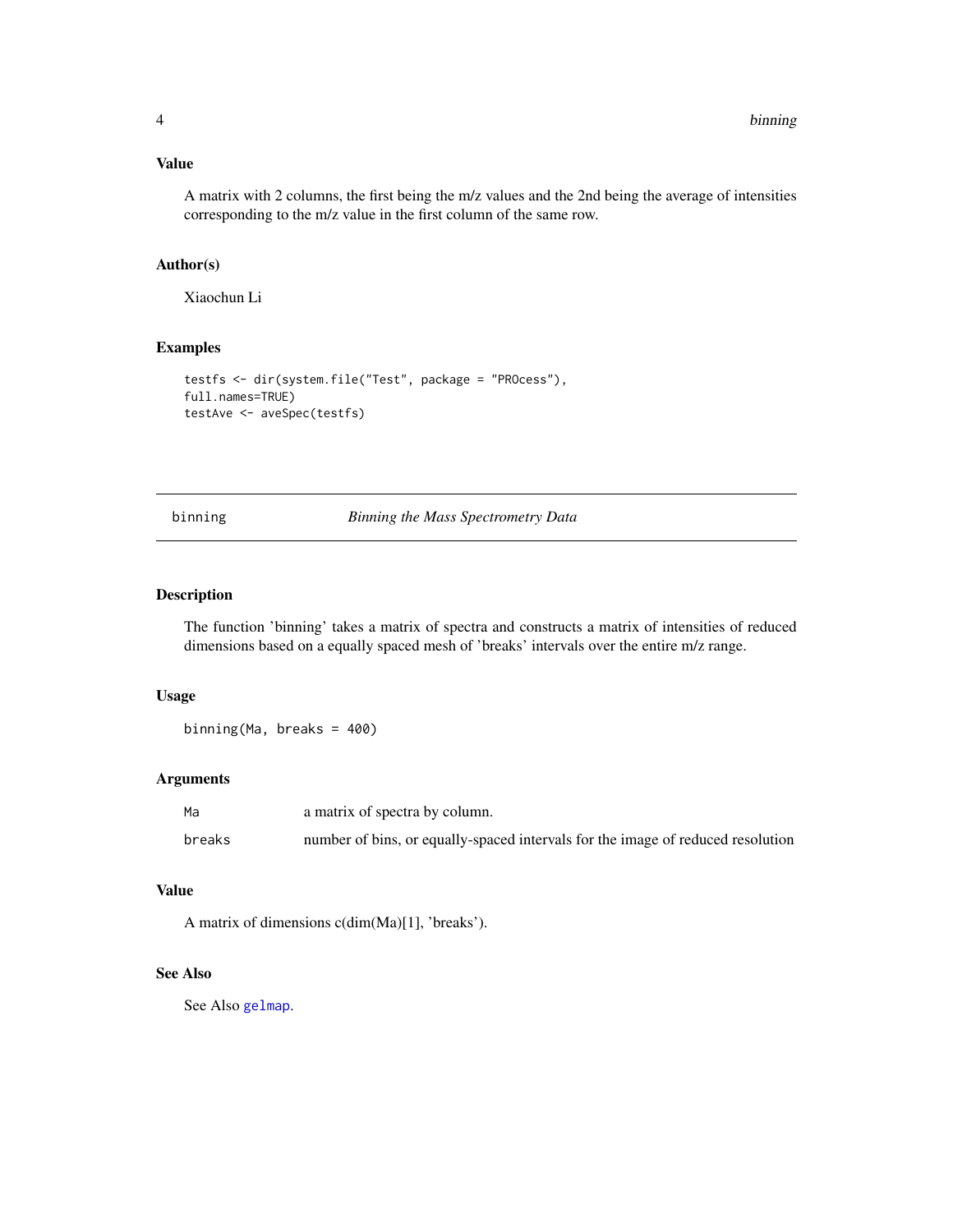<span id="page-4-0"></span>

This function estimates the baseline and then removes baseline from the raw spectrum.

## Usage

bslnoff(f, breaks = 200, qntl = 0, method =  $c("loess", "approx")$ , bw = 0.005, plot = FALSE, ...)

## Arguments

| $\mathbf{f}$ | a matrix with M/Z values in the first column and intensities in the second column                                                                                                 |
|--------------|-----------------------------------------------------------------------------------------------------------------------------------------------------------------------------------|
| breaks       | number of breaks set to M/Z values for finding the local minima or points below<br>a centain quantile of intensities; breaks -1 equally spaced intervals on the log<br>M/Z scale. |
| qntl         | if 0, find local minima; if $>0$ find intensities $<$ qntl*100th quantile locally.                                                                                                |
| method       | "loess" or "approx" (linear interpolation).                                                                                                                                       |
| bw           | the bandwidth to be passed to loess.                                                                                                                                              |
| plot         | TRUE or FALSE, if true, it will plot the raw spectrum, the estimated baseline<br>and the baseline substracted spectrum.                                                           |
| $\ddotsc$    | Further parameters that get passed on to plot.                                                                                                                                    |

## Value

a matrix of two columns: the first column being the M/Z values same as the input, and the second column being the baseline substracted spectra.

## Author(s)

Xiaochun Li

```
fdat <- system.file("Test", package = "PROcess")
fs <- list.files(fdat, pattern="\\.*csv\\.*", full.names=TRUE)
f1 <- read.files(fs[1])
fcut <- f1[f1[,1]>0,]
bseoff <-bslnoff(fcut,method="loess",plot=TRUE, bw=0.1)
title(basename(fs[1]))
```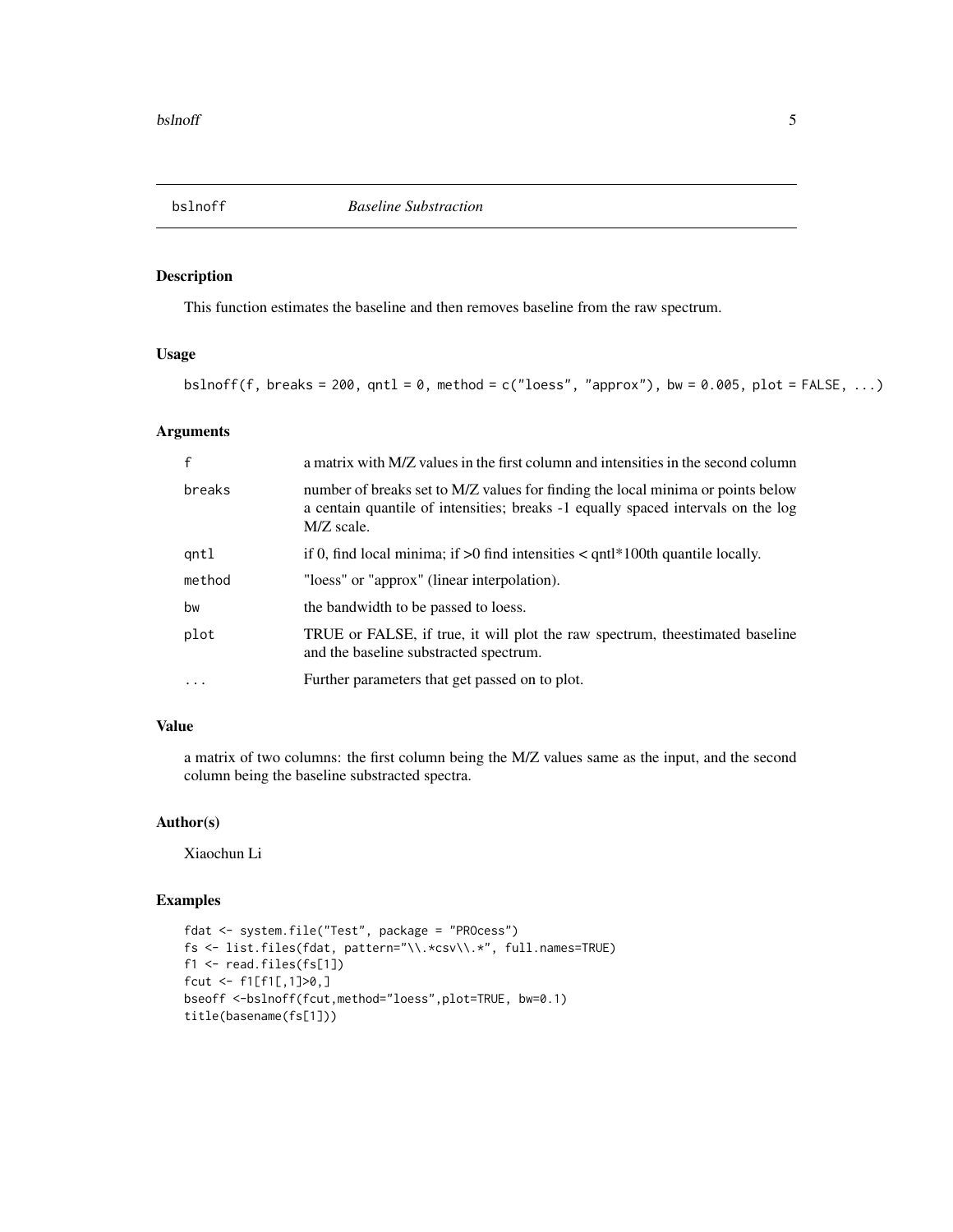<span id="page-5-1"></span><span id="page-5-0"></span>

This function takes its argument as a intensity matrix of a set of spectra and plots the image as a heatmap.

## Usage

```
gelmap(Ma, \text{cols} = \text{gray}(\text{seq}(1, 0, \text{by} = -0.01)), \text{ at.mz} = \text{NULL}, \text{ at.col} = \text{NULL}, \text{ cexCol} = 0.2 + 1/\text{log10}(nc))
```
## Arguments

| Ma     | a matrix of intensities; spectra are arranged column-wise.                                                                       |
|--------|----------------------------------------------------------------------------------------------------------------------------------|
| cols   | a vector of color to represent continuum of intensities.                                                                         |
| at.mz  | a vector of m/z values where labels are desired.                                                                                 |
| at.col | a vector of sample indices, useful to label particular samples. If NULL, samples<br>will be labelled from down up by 1:ncol(Ma). |
| cexCol | text size of the sample labels.                                                                                                  |

## See Also

See Also [binning](#page-3-1).

getMzs *Extract M/Z values from the biomarker dataframe.*

## Description

Turn column names of the biomarker dataframe to numeric M/Z values.

#### Usage

getMzs(df)

## Arguments

df The biomarker dataframe with rows as spectra and columns as biomarkers.

## Value

A numeric vector.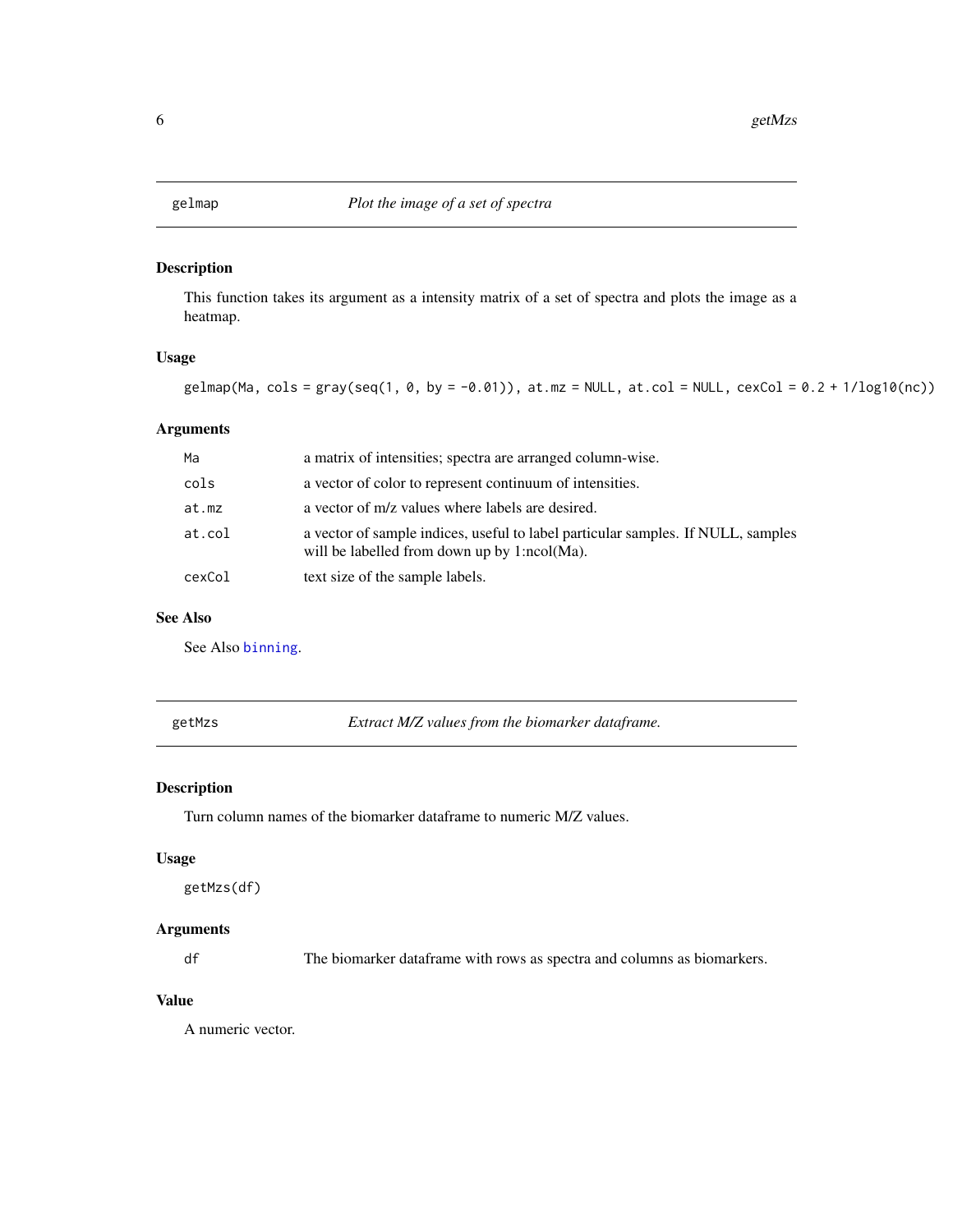<span id="page-6-1"></span><span id="page-6-0"></span>

For given threshold criteria, find peaks.

#### Usage

```
getPeaks(bseoffM, peakinfofile,SoN = 2,span = 81,sm.span=11,
zerothrsh=2, area.w = 0.003, ratio = 0.2)
```
## Arguments

| bseoffM      | a matrix holding the baseline-substracted spectra, with row-names as the m/z<br>values and column-names as the spectrum names. |
|--------------|--------------------------------------------------------------------------------------------------------------------------------|
| peakinfofile | a '.csv' file in the same format as Ciphergen's peak info file, with 5 columns<br>data. More details later.                    |
| SoN          | see is Peak().                                                                                                                 |
| span         | see is Peak().                                                                                                                 |
| sm.span      | see is Peak().                                                                                                                 |
| zerothrsh    | ignore peaks whose intensity values are below zerothrsh.                                                                       |
| area.w       | see is Peak().                                                                                                                 |
| ratio        | see is Peak().                                                                                                                 |

## Details

For given threshold criteria, detect peaks and write the following columns of information into 'peakinfofile', spectrum name (Spectrum.Tag), spectrum sequential number (Spectrum.), peak sequential number within a spectrum (Peak.), relative intensity (Intensity) and the m/z value where the relative intensity occurs (Substance.Mass).

#### Author(s)

Xiaochun Li

## See Also

[rmBaseline](#page-15-1)

```
example(renorm)
peakfile <- paste(tempdir(),"testpeakinfo.csv", sep="/")
getPeaks(rtM, peakfile)
```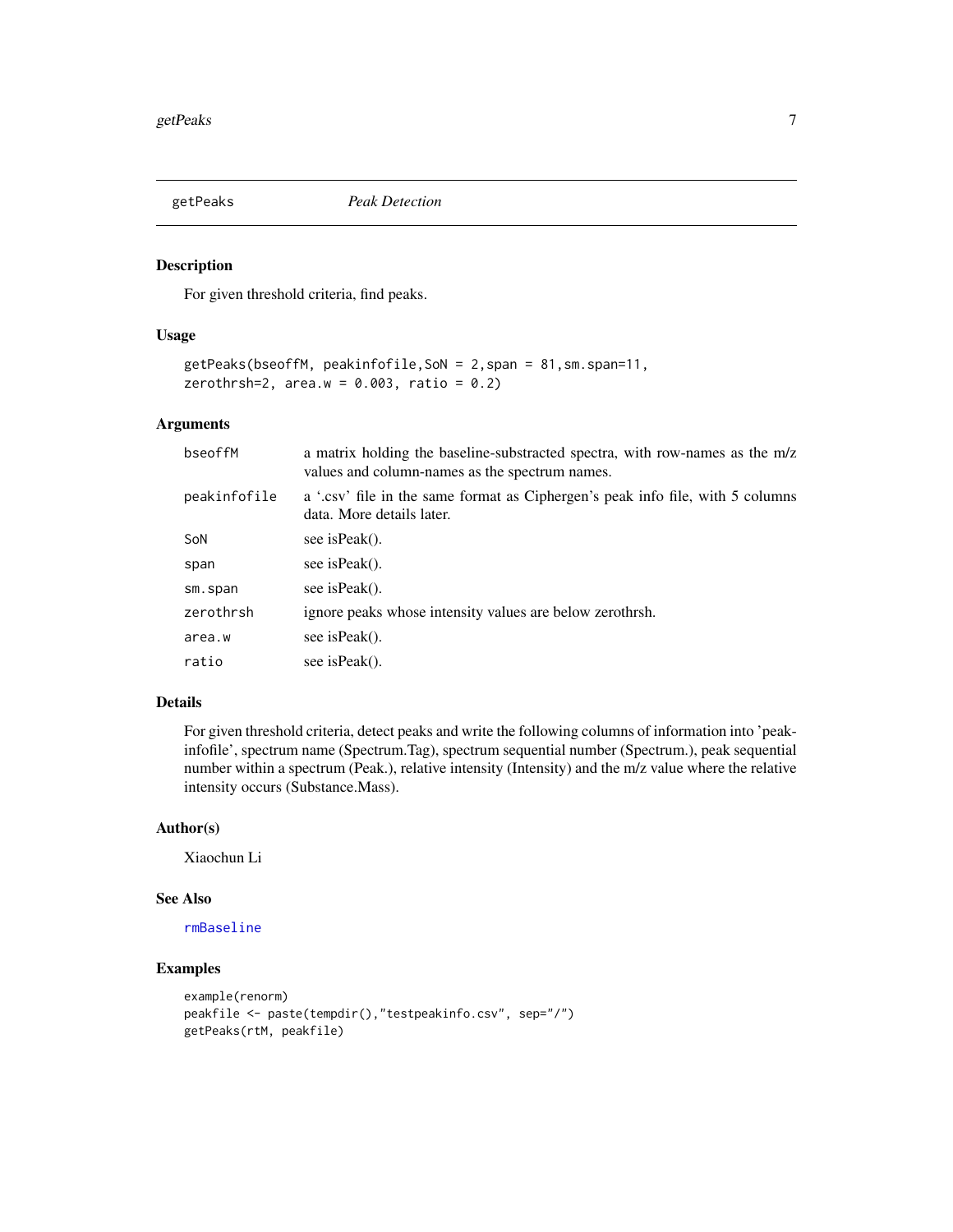<span id="page-7-0"></span>

For a vector of given peak locations, quantify peaks for individual spectra.

## Usage

```
getPeaks2(bseoffM, pVec, eps = 0.003)
```
## Arguments

| bseoffM | A matrix of intensities, with rows the m/z values and columns samples. |
|---------|------------------------------------------------------------------------|
| pVec    | A vector of given peak locations.                                      |
| eps     | Relative precision of peak location.                                   |

## Details

Each peak is expanded to an interval, eps \* m/z to the left and right of the peak. Intensities of individual spectra are quantified by the maxima in this interval.

#### Value

A matrix of intensities with rows the peaks 'pVec' and column the samples. The m/z values of 'pVec' is stored as the 'rownames' of the returned matrix.

intg *Integration*

## Description

This function calculates the integration of y with respect to x.

## Usage

intg(y, x)

## Arguments

| $\boldsymbol{\mathsf{x}}$ | a vector of real values, not necessarily sorted. |
|---------------------------|--------------------------------------------------|
|                           | a vector of function values at x.                |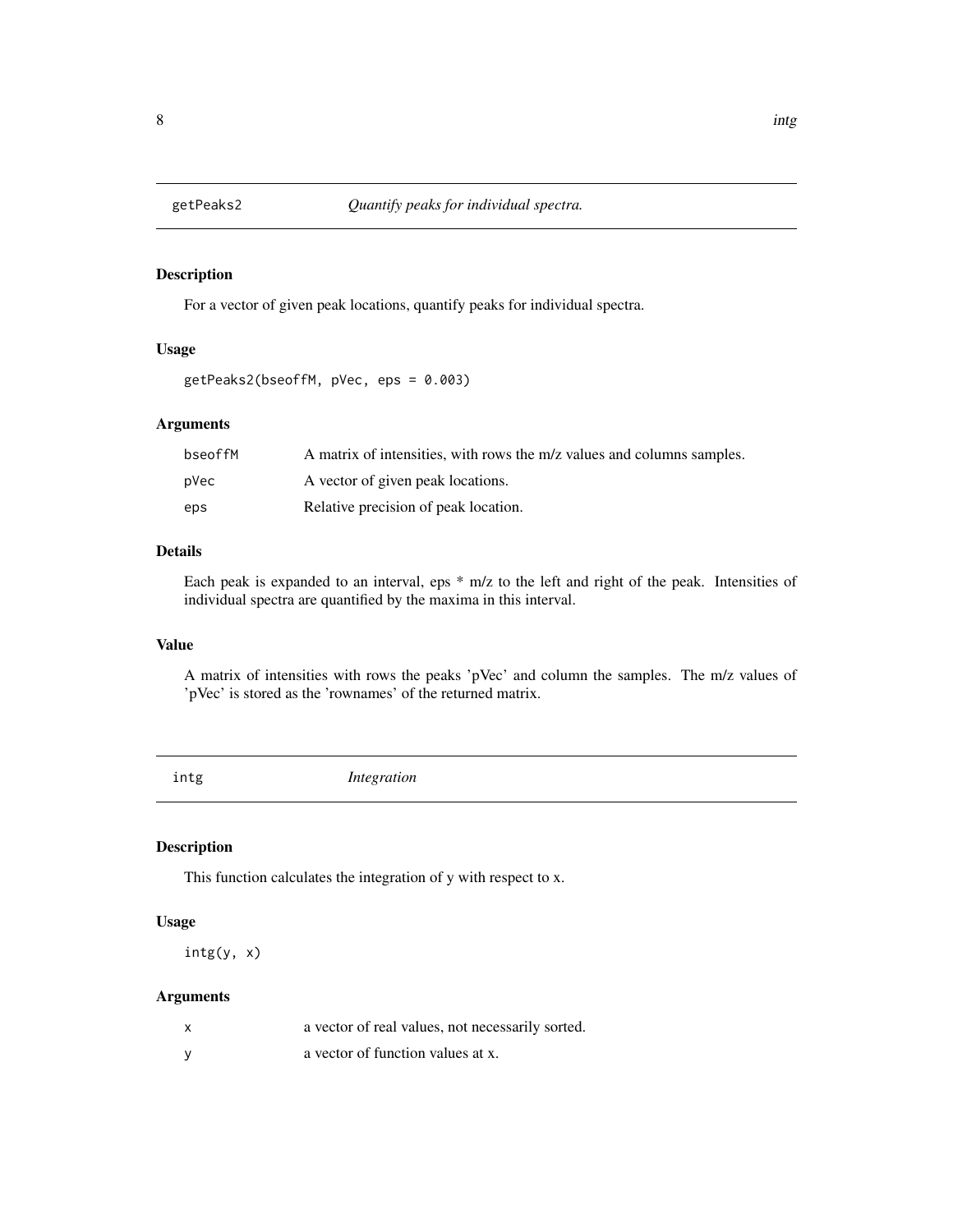## <span id="page-8-0"></span>is.multiple 9

## Details

 $(x,y)$ s are sorted according to ascending x values and then the integration is calculated as sum of the products of average of adjacent y values and the difference of adjacent x values.

## Author(s)

Xiaochun Li

## Examples

 $x \leq -\text{seq}(0, 1, \text{length}=100)$  $y \le -x^2$ intg(y, x)

is.multiple *Find multiple-charged polypeptides.*

#### Description

For each of the polypeptides in a vector, find its multiple-charged species in the vector.

#### Usage

is.multiple( $v$ ,  $k = 2$ , eps = 0.003)

## Arguments

| $\vee$ | a vector of polypeptides.                             |
|--------|-------------------------------------------------------|
| k      | a vector of integers, that is, multiples of interest. |
| eps    | a user specified precision of peak position.          |

## Details

If  $abs(v-k*u)/v \leq eps$ , then v is considered to be u with k charges.

## Value

A list named with the m/z values of polypeptides who have multiple-charged species; each component is a named vector of polypeptides with number of charges as names.

```
bmks <- c(2360.25, 2666.34, 3055.72, 3058.04,
3776.94, 3778.24, 3779.53, 4712.37,7559.76, 4587.03,
4589.88, 9155.59, 13298.7)
is.multiple(bmks, k=2:5)
```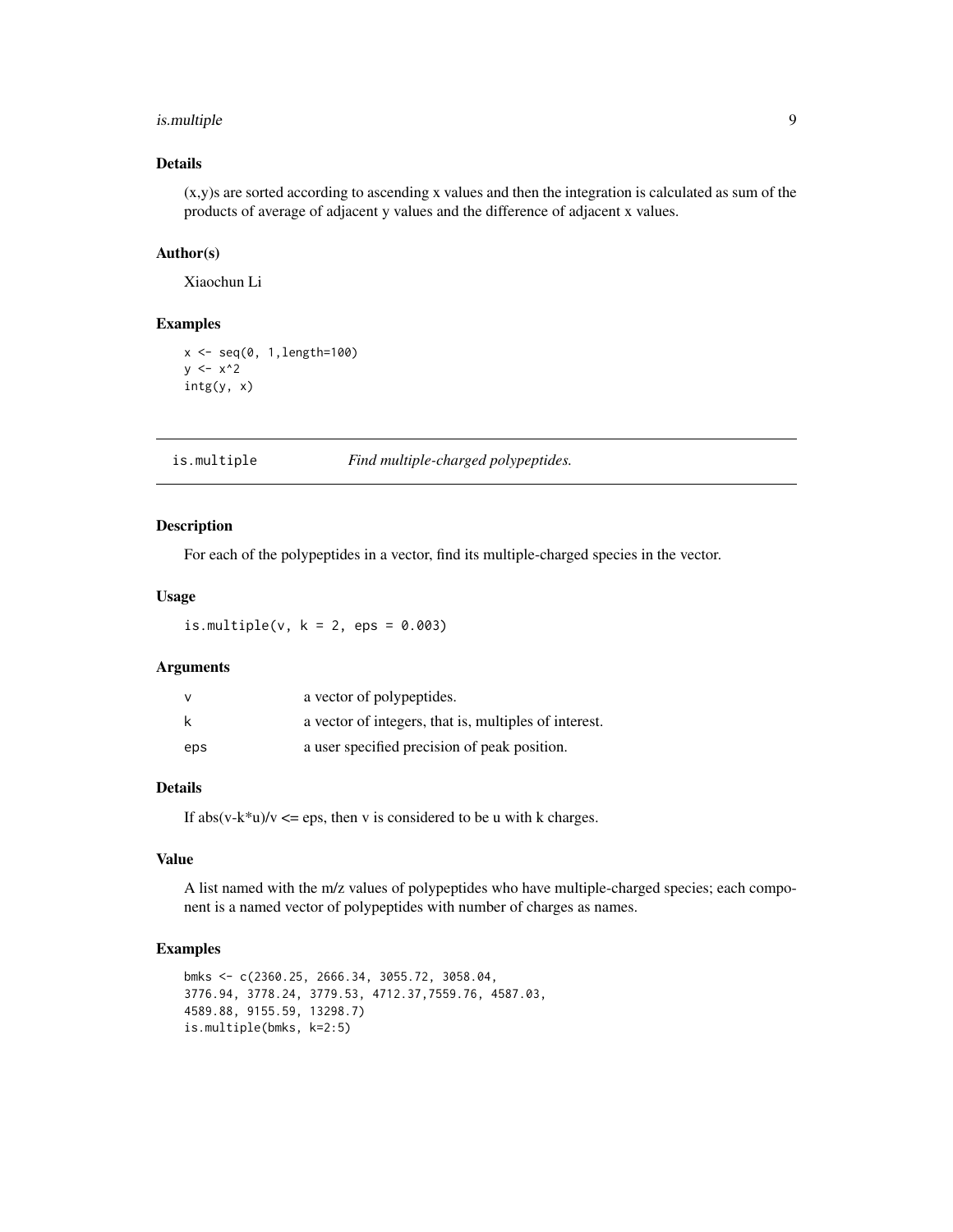<span id="page-9-0"></span>Find local maxima of a spectrum.

#### Usage

```
isPeak(f,SoN = 2,span = 81,sm.span=11,plot=FALSE,add = FALSE,
zerothrsh=2, area.w = 0.003, ratio = 0.2, ...)
```
#### Arguments

| $\mathsf{f}$ | a matrix of two columns representing a spectrum, with the first column the m/z<br>value and second the intensity                                                                         |
|--------------|------------------------------------------------------------------------------------------------------------------------------------------------------------------------------------------|
| SoN          | signal to noise ratio criterion for peak detection                                                                                                                                       |
| span         | parameter for estimating local variance before peak detection; default is 81<br>points, that is, 40 points to the left and right of a point of which the variance<br>is being estimated. |
| sm.span      | parameter for smoothing the spectrum before peak detection; default is 11 points,<br>that is, 5 points to the left and right of a point being smoothed                                   |
| plot         | logical, plot the smoothed spectrum and peaks?                                                                                                                                           |
| add          | add to the existing raw and baseline-substracted plot?                                                                                                                                   |
| zerothrsh    | ignore peaks whose intensity values are below zerothrsh.                                                                                                                                 |
| area.w       | the neighbourhood of a peak $m/z$ , $mz*(1-\text{area}.w)$ , $1+\text{area}.w$ ). to calculate area of<br>the peak,                                                                      |
| ratio        | if area/max(area) $>$ ratio, the peak is retained.                                                                                                                                       |
| .            | further arguments that get passed on to plot.                                                                                                                                            |
|              |                                                                                                                                                                                          |

#### Details

A spectrum is smoothed first using the nearest 'span' neighbours. A larger span 'sm.span' is needed to estimate the local variation so that it is not overestimated due to the peaks nearby. Then potential peaks are identified using Ripley's 'peaks' function with 'span' points.

Peaks that satify the conditions that the (smoothed) signal to noise ratio is greater than 'SoN' and that the smoothed signal is greater than 1.64 \* mad(sm) are returned.

#### Value

A data frame with five components, 'peak','smooth','mz' and 'sigmas', each of length the number of rows in 'f'. 'peak' is logical indicating whethere there is a peak or not  $(Y/N)$ , 'smooth' the smooth of the spectrum, 'mz' the same as 'f[,1]', 'sigmas' the estimates of local variation and 'area' the area associated with each peak after the first pass.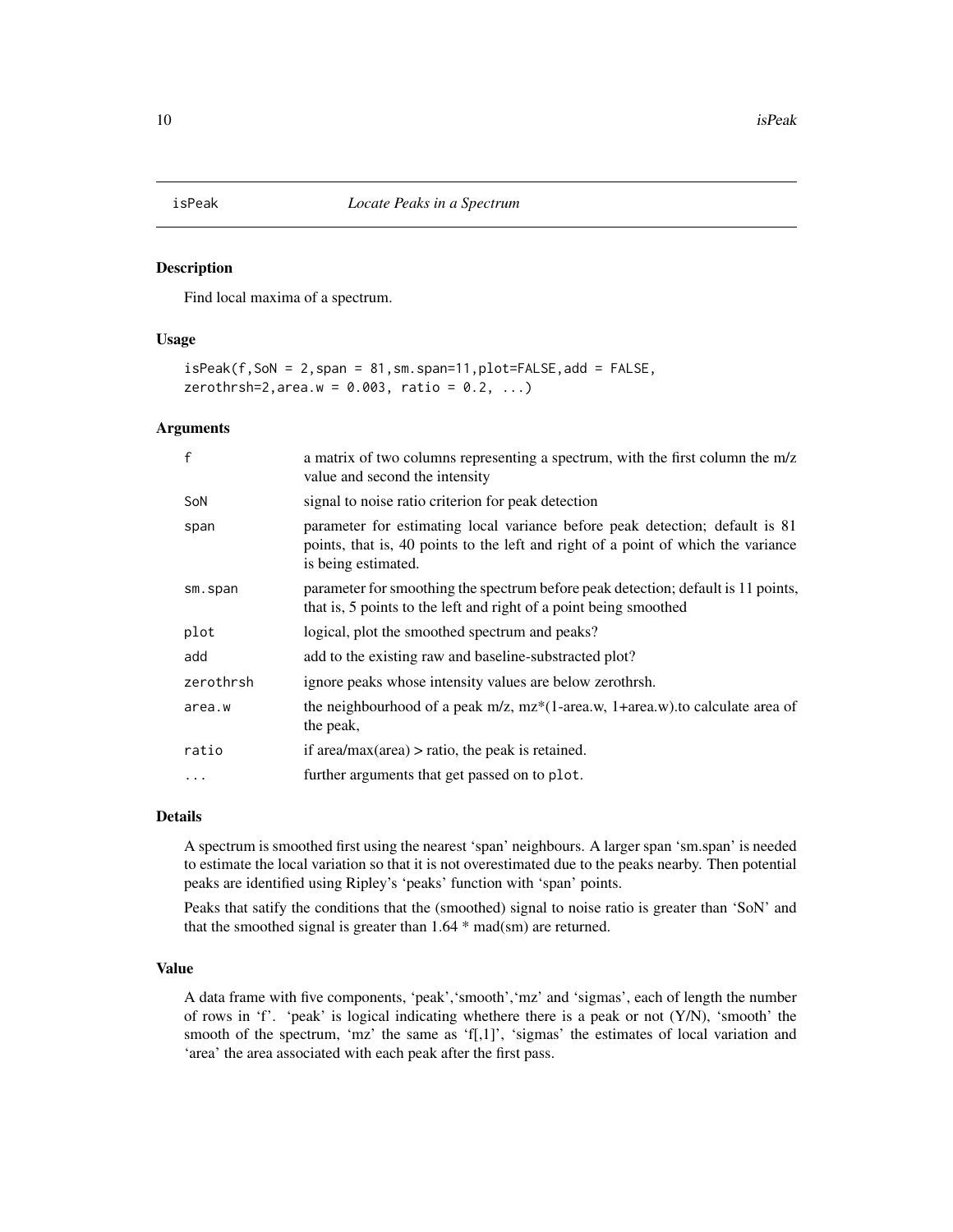#### <span id="page-10-0"></span> $lnn$  11

## Author(s)

Xiaochun Li

## Examples

```
example(bslnoff)
pkobj <- isPeak(bseoff,span=81,sm.span=11,plot=TRUE)
```
#### lnn *Estimate Signal and Variation of a Spectrum*

## Description

Estimate the signal and the variation of a spectrum.

#### Usage

 $lnn(x, span = 21, sm.span = 11)$ 

## Arguments

| x       | a vector of real values.                             |
|---------|------------------------------------------------------|
| span    | the window widith for estimation of local variation. |
| sm.span | the window width for estimation of the signal of x.  |

## Details

The signal of a spectrum is estimated by moving average and its local variation is estimated by moving 'mad', possibly in a large window.

#### Value

A list with two components:

| fitted | estimated signal,          |
|--------|----------------------------|
| sigma  | estimated local variation. |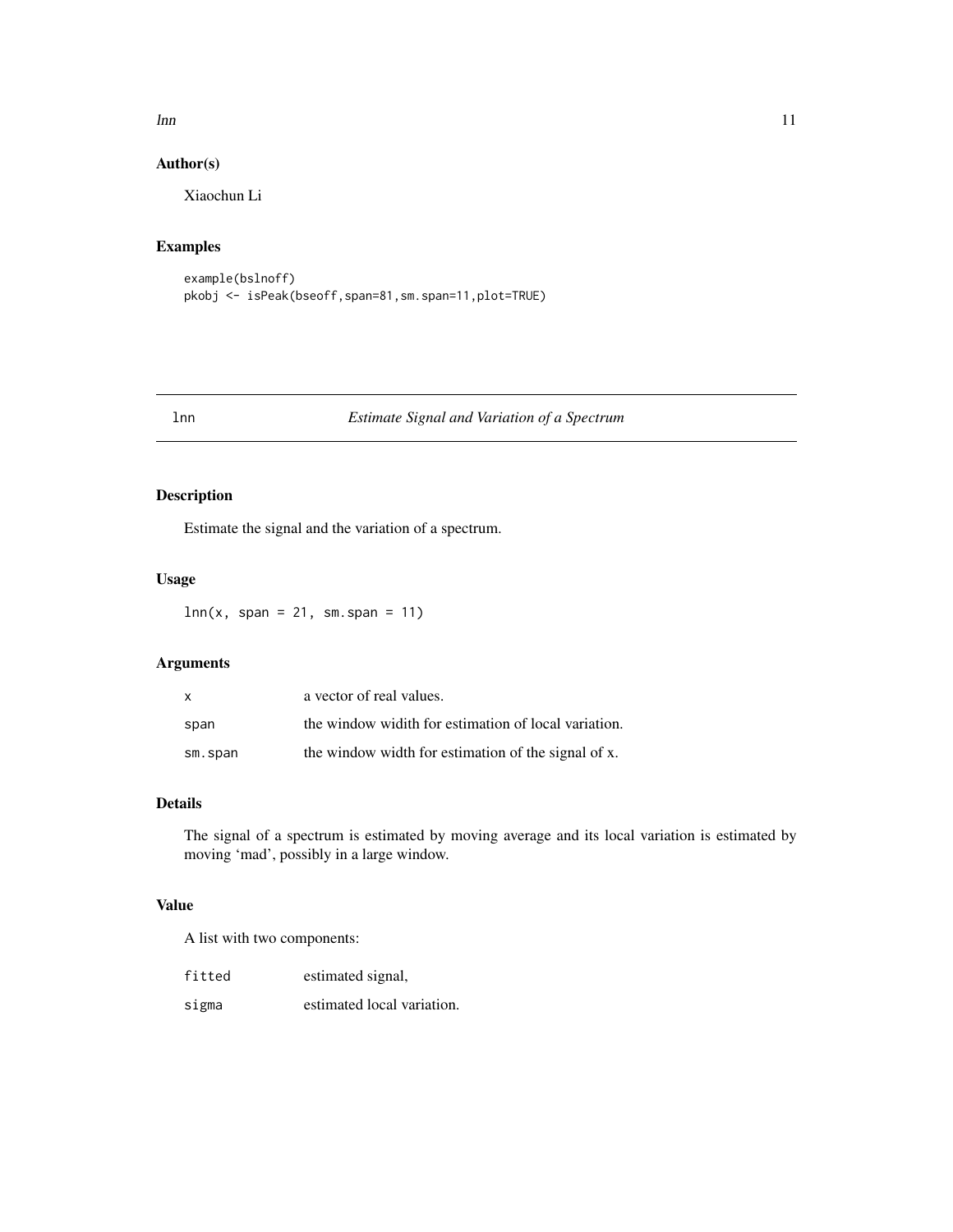<span id="page-11-0"></span>

Finds the local maxima, local noise and its associated standard deviations in a vector.

#### Usage

```
peaks(x, span = 3)noise(x, span = 5)signa(x, span = 5)
```
#### Arguments

x a vector. span a local miximum is defined as an element in a sequence which is greater than all other elements within a window of width 'span' centered at that element. The default value is 3, meaning that a peak is bigger than both of its neighbors. Local noise is definedas an element minus the mean of all elements within a window of width 'span' centered at that element. Local standard deviation of an element is defined as the standard deviation of all elements within a window of width 'span' centered at that element.

#### Value

a logical vector of the same length as 'series' indicating where the peaks are.

#### Author(s)

Xiaochun Li

```
x <- seq(0, 10*pi, by=0.1)
y \leftarrow \sin(x) \cdot xplot(x,y, type="l")
is.max \leq peaks(y)
points(x[is.max],y[is.max], pch=21, bg="red")
legend(2, 25, legend = "Peaks", pch = 19, col="red", bty = "n")# can be used for local minima too:
```

```
# is.min <- peaks(-y)
# points(x[is.min],y[is.min], pch=21, bg="blue")
```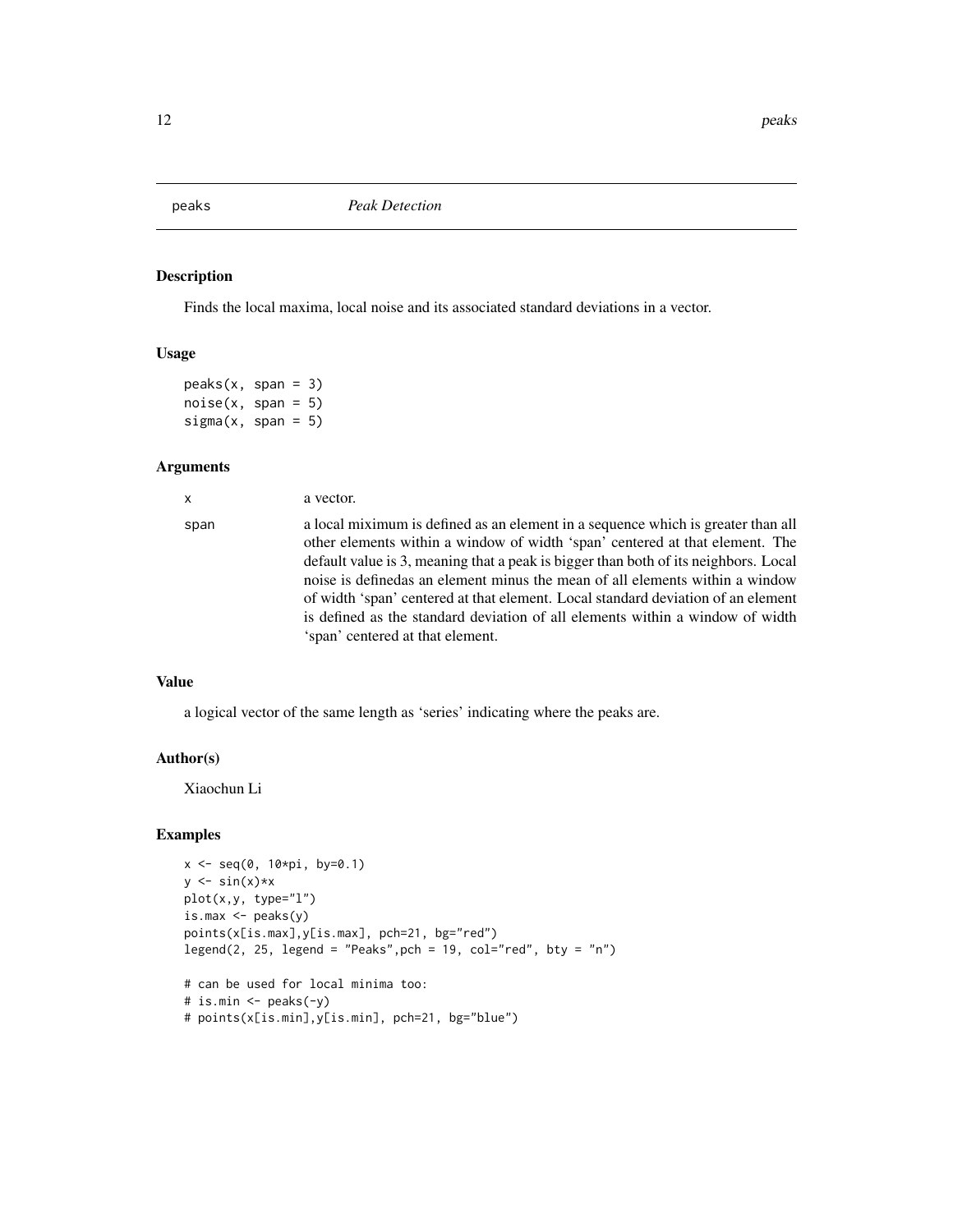<span id="page-12-0"></span>

Align peaks of spectra in 'peakinfofile' and find biomarkers by a procedure described in Gentleman and Geyer (1994).

## Usage

```
pk2bmkr(peakinfofile, bseoffM, bmkfile, eps = 0.003, binary = F,p.fltr = 0.1)
```
## Arguments

| peakinfofile | a '.csv' file in the same format as Ciphergen's peakinfo file with 5 columns data,<br>Spectrum.Tag, Spectrum., Peak., Intensity and Substance.Mass. |
|--------------|-----------------------------------------------------------------------------------------------------------------------------------------------------|
| bseoffM      | a matrix holding the baseline-substracted spectra, with row-names as the m/z<br>values and column-names as the spectrum names.                      |
| bmkfile      | a '.csv' file in the same format as Ciphergen's biomarker file, with spectra (sam-<br>ples) as columns, and biomarkers as rows.                     |
| eps          | expected experimental variation in the m/z values.                                                                                                  |
| binary       | output intensity or binary peak presence/absence signals.                                                                                           |
| p.fltr       | a number between 0 and 1. If a proto-biomarker is identified as peak in $> p$ .fltr<br>x 100 percent of spectra, it's kept in 'bmkfile'.            |

## Value

A dataframe with spectra as rows and biomarkers as columns. Spectrum labels and biomarker positions may be in the names of the dataframe.

## Author(s)

Xiaochun Li

## References

Gentleman, R. and Geyer, C.J. (1994). Maximum likelihood for interval censored data: Consistency and computation. Biometrika, 81:618–623.

## See Also

[rmBaseline](#page-15-1),[getPeaks](#page-6-1)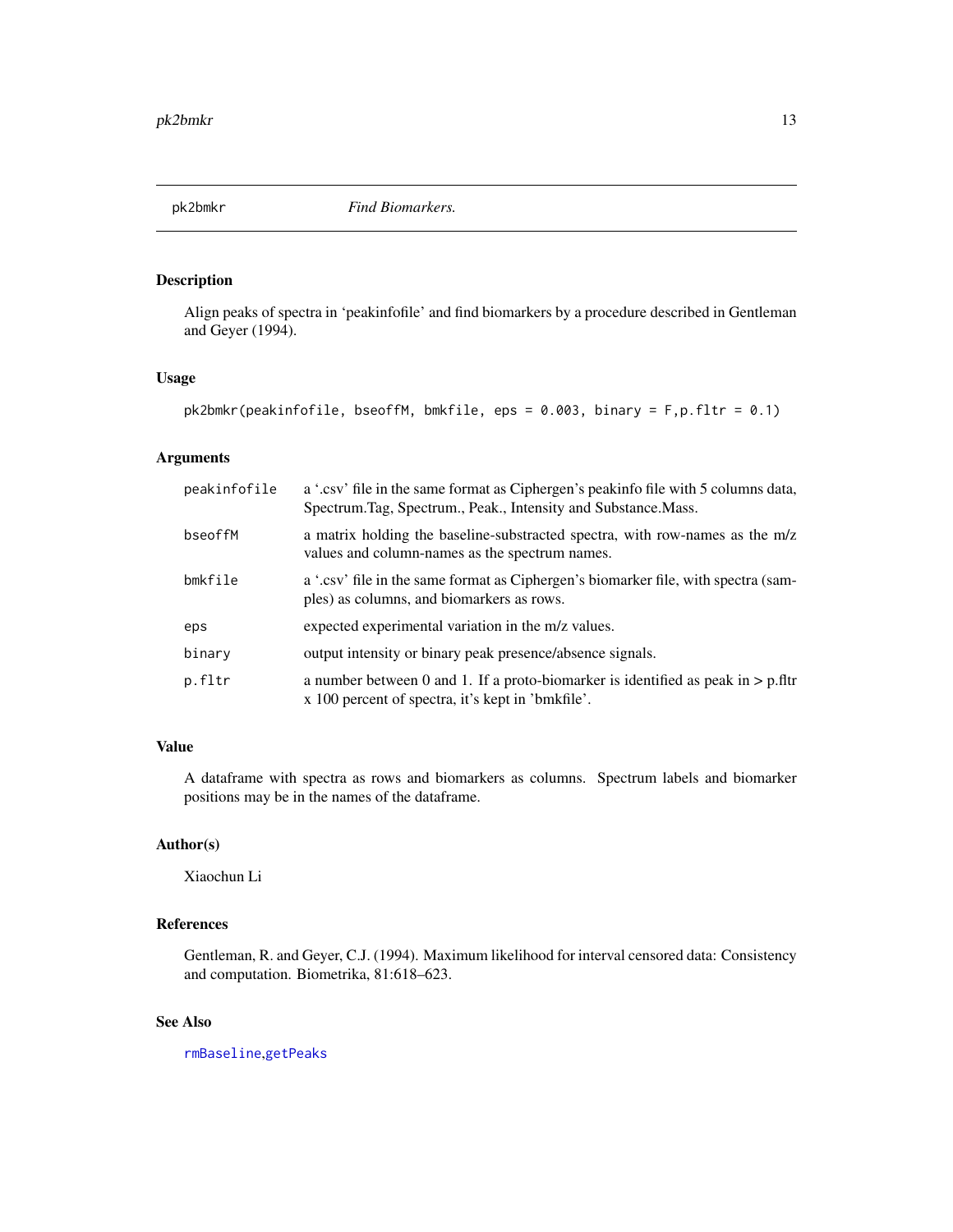#### Examples

```
example(getPeaks)
bmkfile <- paste(tempdir(),"testbiomarker.csv",sep="/")
testBio <- pk2bmkr(peakfile, rtM, bmkfile)
## plot biomarker intensities of the 2 spectra
mzs <- as.numeric(rownames(rtM))
matplot(mzs, rtM, type="l", xlim=c(1000, 10000))
bks <- getMzs(testBio)
abline(v=bks, col="green")
```
quality *Quality Check on a Set of Spectra*

#### Description

Compute three quality parameters for a set of spectra.

#### Usage

quality(Ma, peakinfofile, cutoff)

#### Arguments

| Ma           | a Matrix where the baseline-subtracted spectra are stored column wise.         |
|--------------|--------------------------------------------------------------------------------|
| peakinfofile | a '.csv' file in the same format as Ciphergen's peak info file, with 5 columns |
|              | data. See Details of getPeaks.                                                 |
| cutoff       | The point in m/z below which spectra are cutoff.                               |

## Details

The quality parameters are computed a la fashion de Mani. 1. Estimate noise by moving average with a 5 point window. 2. Estimate the noise envelop by 3 times the standard deviation of noise in a 251 point moving window. 3. Compute the area under the baseline-subtracted curve, area0. 4. Compute the area after subtracting the noise envelop from the baseline-subtracted curve, area1. 5. Parameter 'Quality' is defined as area1/area0. 6. Parameter 'Retain' is defined as the number of points with height above 5 times the noise envelop over total number of points in the spectrum. 7. Detect peaks in each spectrum by getPeaks or Ciphergen software. 8. Parameter 'peak' is defined as the number of peaks in a spectrum divided by the mean number of peaks across spectra.

A spectrum is considered to be of poor quality if Quality<0.4, Retain<0.1 and peak<0.5 simultaneously.

#### Value

A matrix with three named columns, 'Quality','Retain' and 'peak', with spectrum file names as row names.

<span id="page-13-0"></span>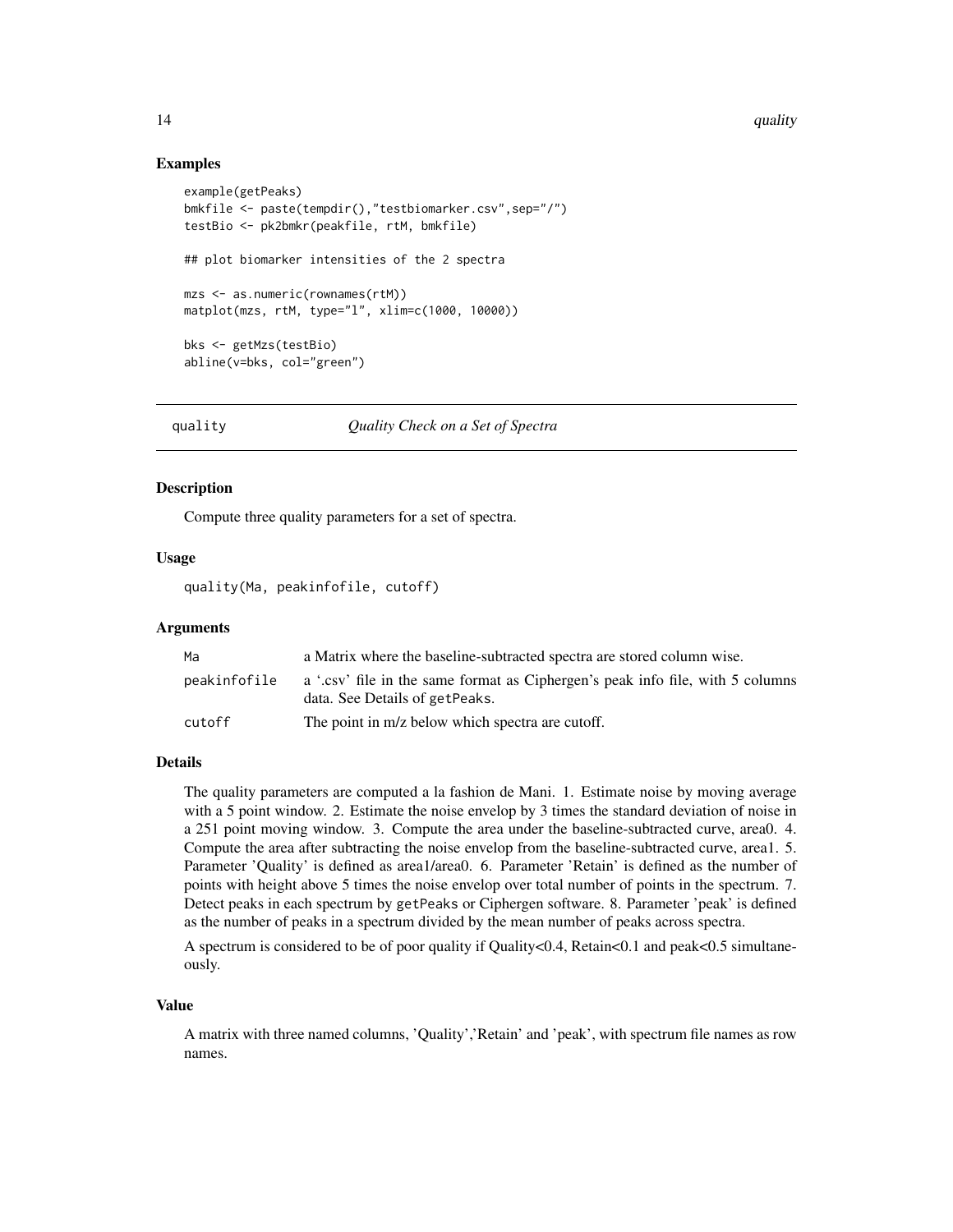#### <span id="page-14-0"></span>read.files and 15

## Author(s)

Xiaochun Li

#### Examples

```
example(getPeaks)
qualRes <- quality(testM, peakfile, cutoff=1500)
```
read.files *Read a Spectrum from a Comma Deliminated File*

## Description

Read a Spectrum from a Comma Deliminated File, maybe compressed.

## Usage

read.files(fn)

#### Arguments

fn path to a '.csv' file, possibly compressed.

renorm *Renormalize Spectra*

## Description

Renormalize spectra for m/z values greater than 'cutoff'.

### Usage

renorm(Ma, cutoff)

#### Arguments

| Ma     | a matrix, with rows the m/z values and the columns the samples.       |
|--------|-----------------------------------------------------------------------|
| cutoff | a real value, before which the portion of a spectrum will be ignored. |

#### Details

A sample of spectra will be normalized to have the same AUC, the median of the AUCs of spectra. Each AUC is calculated as the sum of the intensities whose m/z values are greater than 'cutoff'.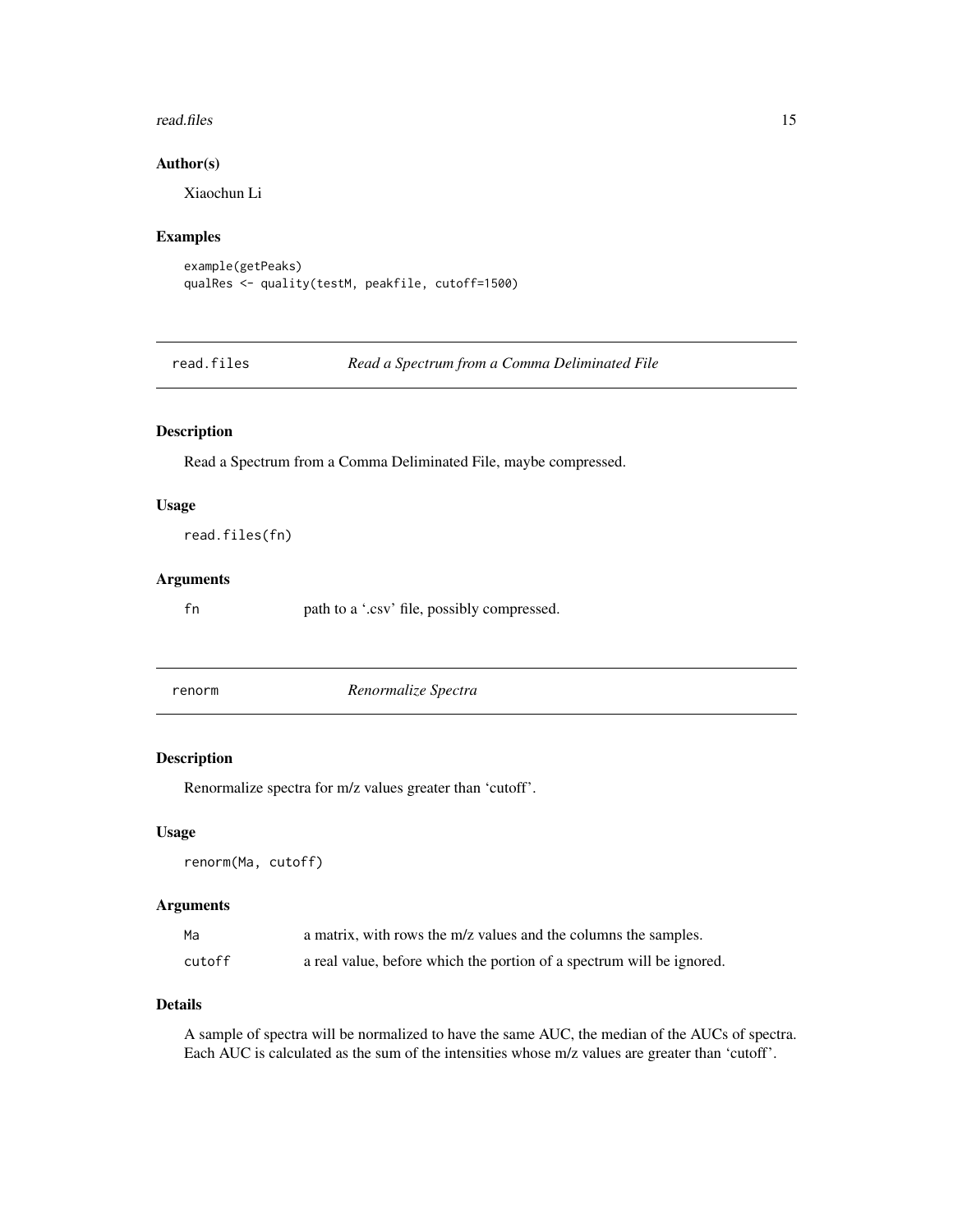## <span id="page-15-0"></span>Value

A matrix, with rows the m/z values and the columns the samples. Only rows with m/z values greater than 'cutoff' are kept.

#### Examples

example(rmBaseline) rtM <- renorm(testM, cutoff=1500)

<span id="page-15-1"></span>rmBaseline *Batch Baseline Subtraction.*

## Description

Baseline subtraction from each raw spectrum in 'fldr'.

#### Usage

```
rmBasedline (flat, besoffrda = NULL, breaks = 200, qntl = 0,method = "loess", bw = 0.1,
 SpecNames = list.files(fldr, pattern = "\\.*csv\\.*"))
```
## Arguments

| fldr      | a path to where the raw spectra are stored                                                                                                                                                        |
|-----------|---------------------------------------------------------------------------------------------------------------------------------------------------------------------------------------------------|
| bseoffrda | optional; name of the file (with extension .rda) where the baseline-substracted<br>spectra, a matrix with row-names as the m/z values and column-names as the<br>spectrum tags, will be saved to. |
| breaks    | see bslnoff().                                                                                                                                                                                    |
| gntl      | see bslnoff().                                                                                                                                                                                    |
| method    | see bslnoff().                                                                                                                                                                                    |
| bw        | see bslnoff().                                                                                                                                                                                    |
| SpecNames | a vector of character strings as spectrum names.                                                                                                                                                  |

## Value

A matrix whose columns correspond to baseline-subtracted spectra with row-names as the m/z values and column-names as the spectrum names.

## Author(s)

Xiaochun Li

## See Also

'bslnoff'.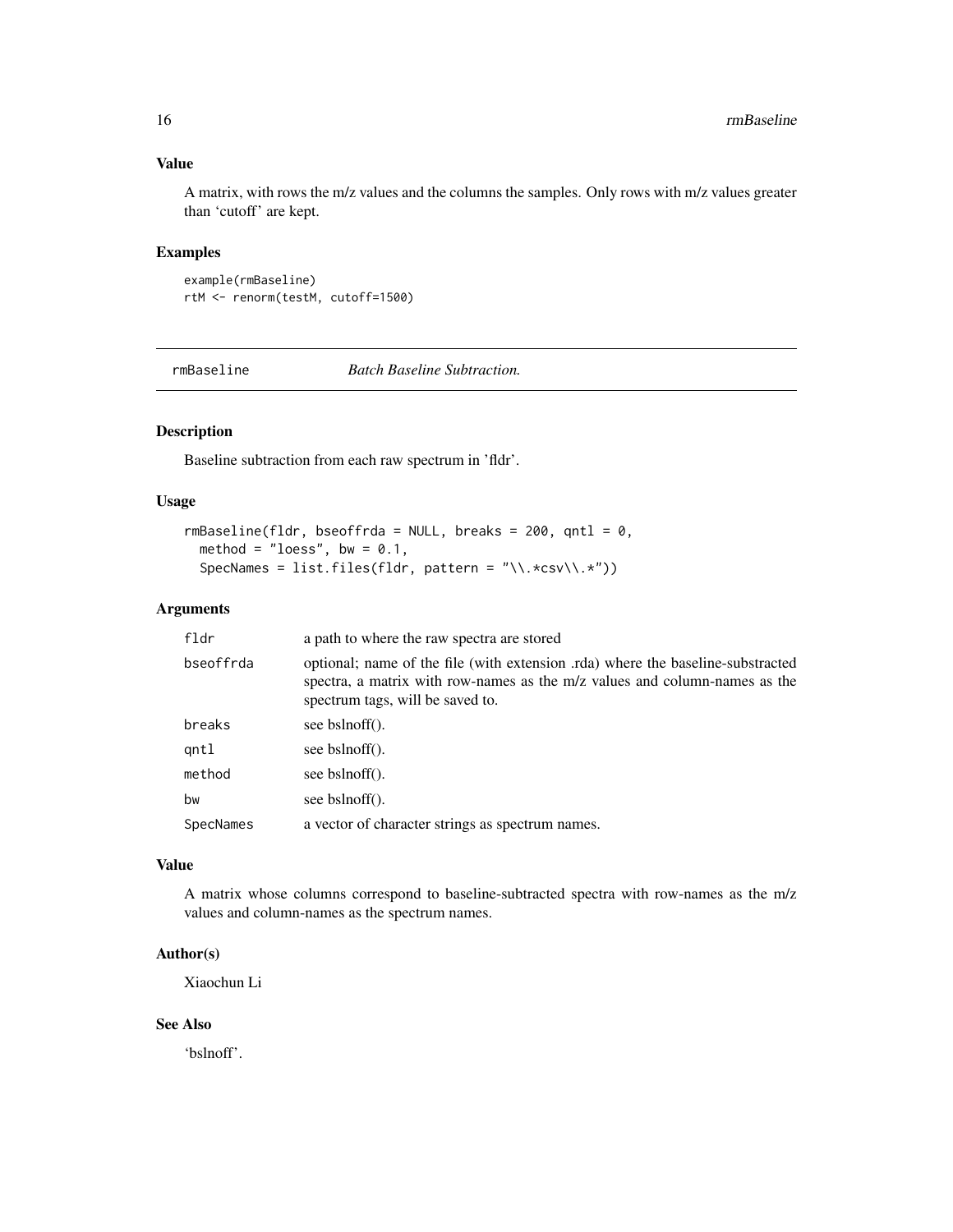## <span id="page-16-0"></span>specZoom 17

## Examples

```
testdir <- system.file("Test", package = "PROcess")
testM <- rmBaseline(testdir)
```
specZoom *Plotting a Spectrum with Peaks*

## Description

Function for plotting an object returned by isPeak.

## Usage

```
specZoom(pks, xlim = NULL, cols = c("cyan", "red", "black"), ...)
```
## Arguments

| pks                     | an object (a list) returned by is Peak.                                         |
|-------------------------|---------------------------------------------------------------------------------|
| xlim                    | a range of m/z values over which a zoomed-in view of the spectrum is desired.   |
| cols                    | a vector of color specification for the smooth (signal), peaks and local noise. |
| $\cdot$ $\cdot$ $\cdot$ | further arguments that get passed on to plot.                                   |
|                         |                                                                                 |

## Examples

example(isPeak) specZoom(pkobj, xlim=c(5000, 10000))